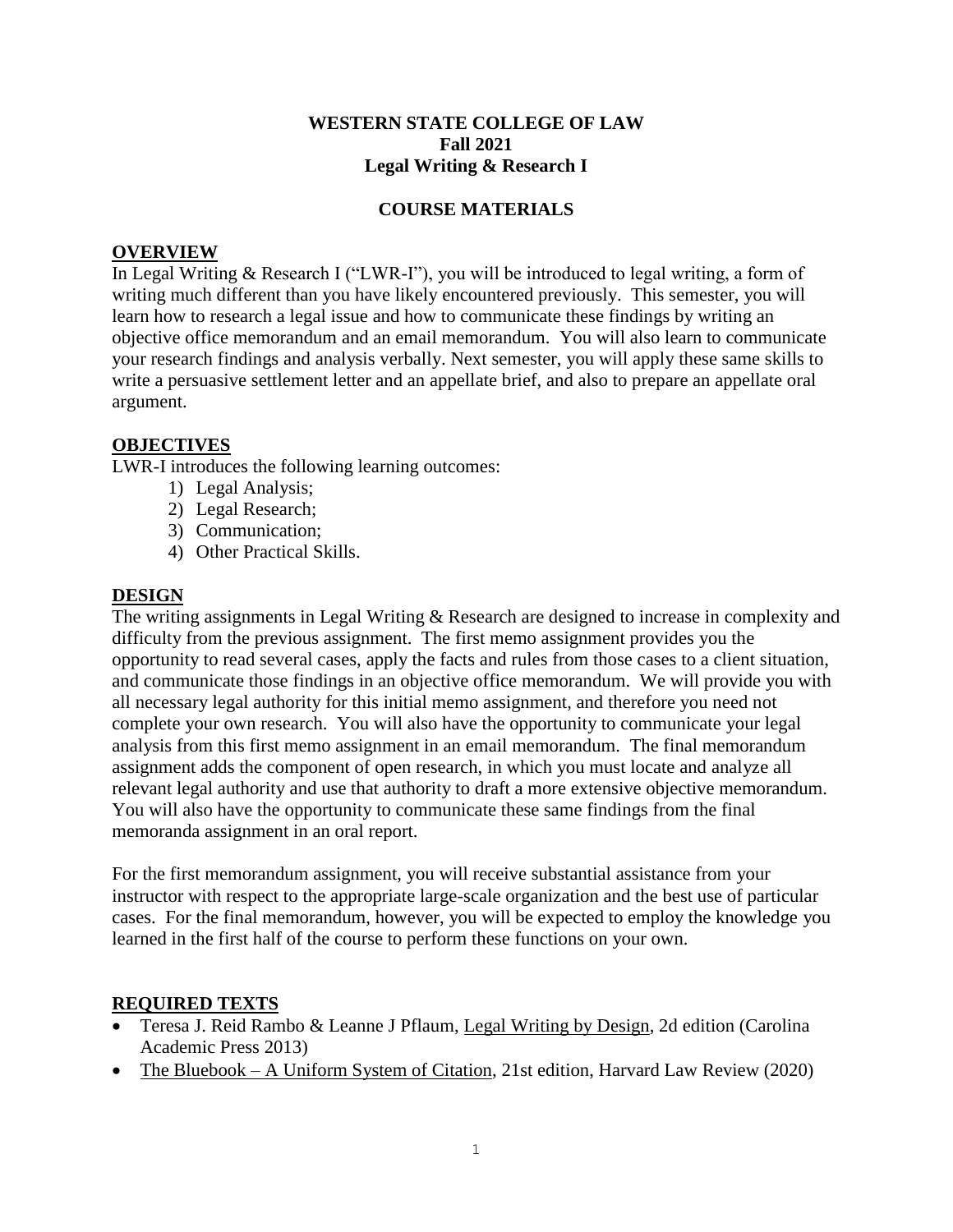• Core Grammar for Lawyers, [www.coregrammarforlawyers.com.](http://www.coregrammarforlawyers.com/) You should receive your Access Code during Orientation.

### **An explanation re: Core Grammar for Lawyers (CGL):**

CGL is an "online, self-directed learning tool designed to help law students . . . acquire the grammar and punctuation skills that are prerequisites to successful legal writing." You will have already taken the Pre-Test in your ILM class in the summer. During the course of the fall semester in LWR-I, you will be required to complete 24 online "Lessons," clustered into six sections that correspond to the areas covered in the Pre-Test. Each Lesson includes an exercise. The Syllabus provides the due dates for completing each set of Lessons in bold, 2-3 weeks apart; be sure to plan ahead. This allows you to work independently and according to your own pace. While not graded, the CGL Lessons must be completed in order to pass the course and their timely completion (or failure to do so) will count toward your Professionalism grade. Students must achieve an 85% on the post-test, and may review the lessons and retake the post-test as many times as needed to in order to "pass." Failure to achieve an 85% on the post-test by the deadline (as indicated on the Syllabus) will result in a 10-point deduction on the student's Professionalism grade.

## **Computer-Assisted Legal Research Providers**

Students will be given access to Westlaw, LexisNexis, and Bloomberg Law, and may use these resources to perform online legal research necessary during the year. Westlaw and LexisNexis both provide live training seminars online, and students must attend those seminars at the times listed on the Syllabus.

### **RECOMMENDED TEXTS**

For students who would like additional guidance, you may purchase the following texts. Copies are on reserve at the library as well:

- Richard Wydick, Plain English for Lawyers, 5th edition (Carolina Academic Press 2005)
- Amy E. Sloan, Basic Legal Research, 5th edition (Aspen 2012)

### **ASSIGNMENTS**

In order to receive credit for this class, you must pass all assigned CGL Lessons and complete every graded and ungraded assignment in good faith. Failure to do will result in a final grade of "0" in this course. If you have any questions about the assignments, please ask your instructor. You will not use a blind grading number for any assignments in LWR-I.

## **FORMAT REQUIREMENTS FOR WRITING ASSIGNMENTS, BOTH GRADED AND UNGRADED**

### **Rules for all writing assignments**:

- (1) Assignments must be typewritten in black ink, double-spaced, on white,  $8\frac{1}{2} \times 11$ inch paper.
- (2) Text must be in "Times New Roman," 12-point font.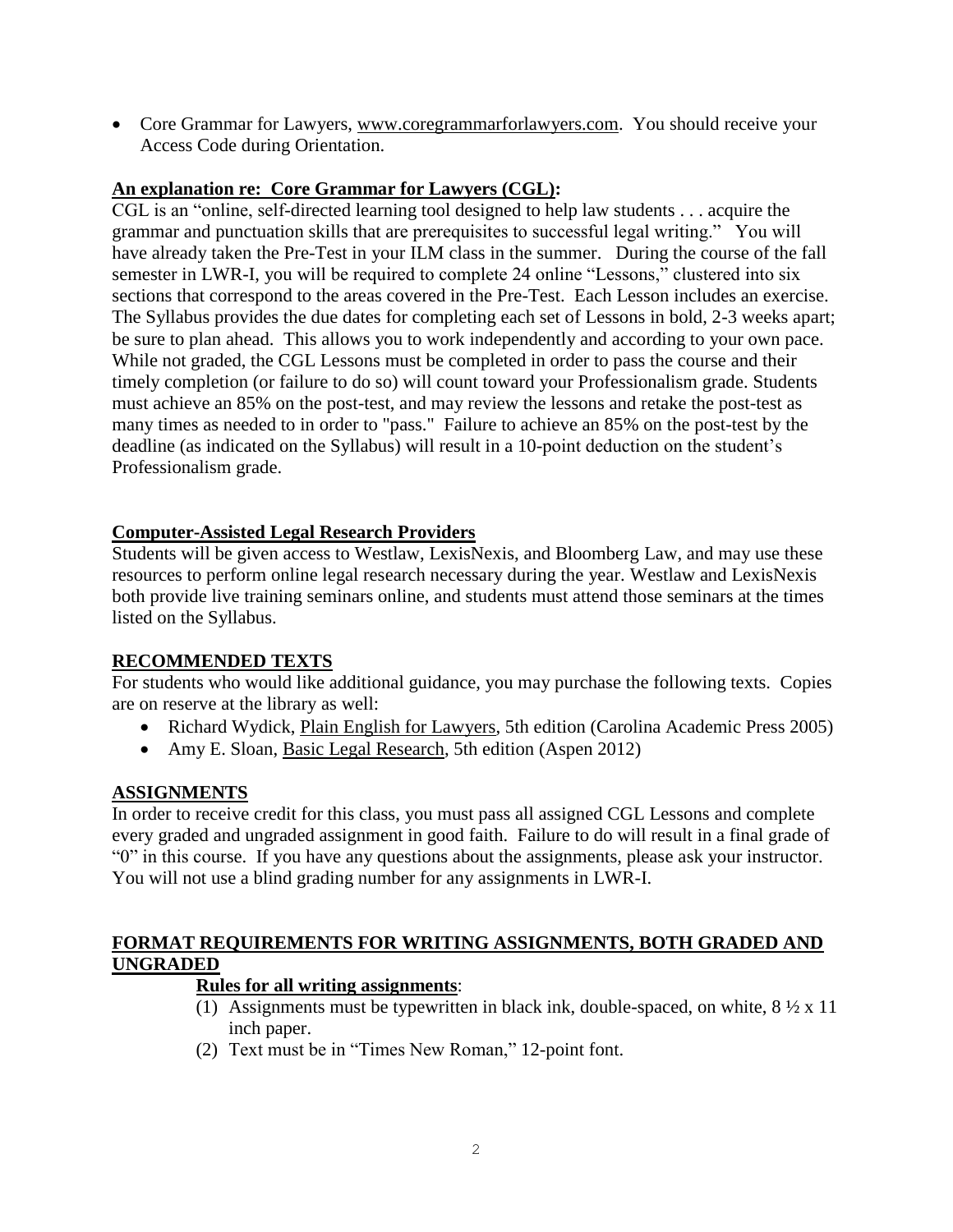- (3) You must use one-inch margins for the top, bottom, left, and right margins. (Note that, if using Microsoft Word, you must set the margins to one-inch each, as the right and left margins are preset at 1.25 inches.)
- (4) Each page should be numbered, in the center, at the bottom of the page, using Times New Roman font. (Note that even if the text of your document is in Times New Roman, you must affirmatively change the font of your pagination.)
- (5) Text must be left-justified.
- (6) You must print on only one side of the paper.
- (7) All papers must be bound in the upper-left hand corner with a staple.

Points will be deducted for assignments that do not conform to the Format Requirements. In addition, for consistent failure to conform to Format Requirements, points will be deducted at the end of the semester from the Professionalism grade for the course.

# **LATE PAPERS – GRADED ASSIGNMENTS**

As a professional, you are responsible for handing in all assignments on time. A late paper is one handed in any time after it is due. Prior to the start of class, (1) all graded writing assignments must be uploaded to TurnItIn AND (2) a copy must be submitted to your professor (either by email or hard-copy, as directed by your professor.)

If either the assignment is uploaded late to TurnItIn or the emailed/hard-copy is submitted late, penalties are the following:

- If either the assignment is uploaded to TurnItIn or the emailed copy is submitted after the class period begins, the grade on the assignment is reduced by 5 points, so long as the assignment is both uploaded to TurnItIn and emailed copy is submitted before the end of class.
- If either the assignment is uploaded late to TurnItIn or the emailed copy is submitted after the class period ends, the grade on the assignment is reduced by 10 points immediately upon the end of class, and an additional 3 points per hour thereafter (e.g., if class ends at 10:45 a.m., a paper submitted at 11:45 a.m. will receive a 13-point deduction, and a 16-point deduction at 12:45 p.m., etc.).

If you have an unforeseeable emergency involving a serious illness, an accident, or some other comparable emergency, contact your instructor as soon as possible. Traffic, printing problems, or preparation for another class do not count as an unforeseeable emergency.Your instructor, at her *sole discretion*, may extend your due date to provide you with enough time to deal with your emergency.

# **UNGRADED ASSIGNMENTS**

In addition to the Graded Writing Assignments, in LWR-I, you must complete several Ungraded Assignments.

- Any assignment designated as an "Ungraded Assignment" on the Syllabus must be completed prior to the designated class period.
- For written Ungraded Assignments, you must have an electronic copy available prior to the start of class, and be ready to either share your screen via Zoom or email the assignment to your professor, as directed.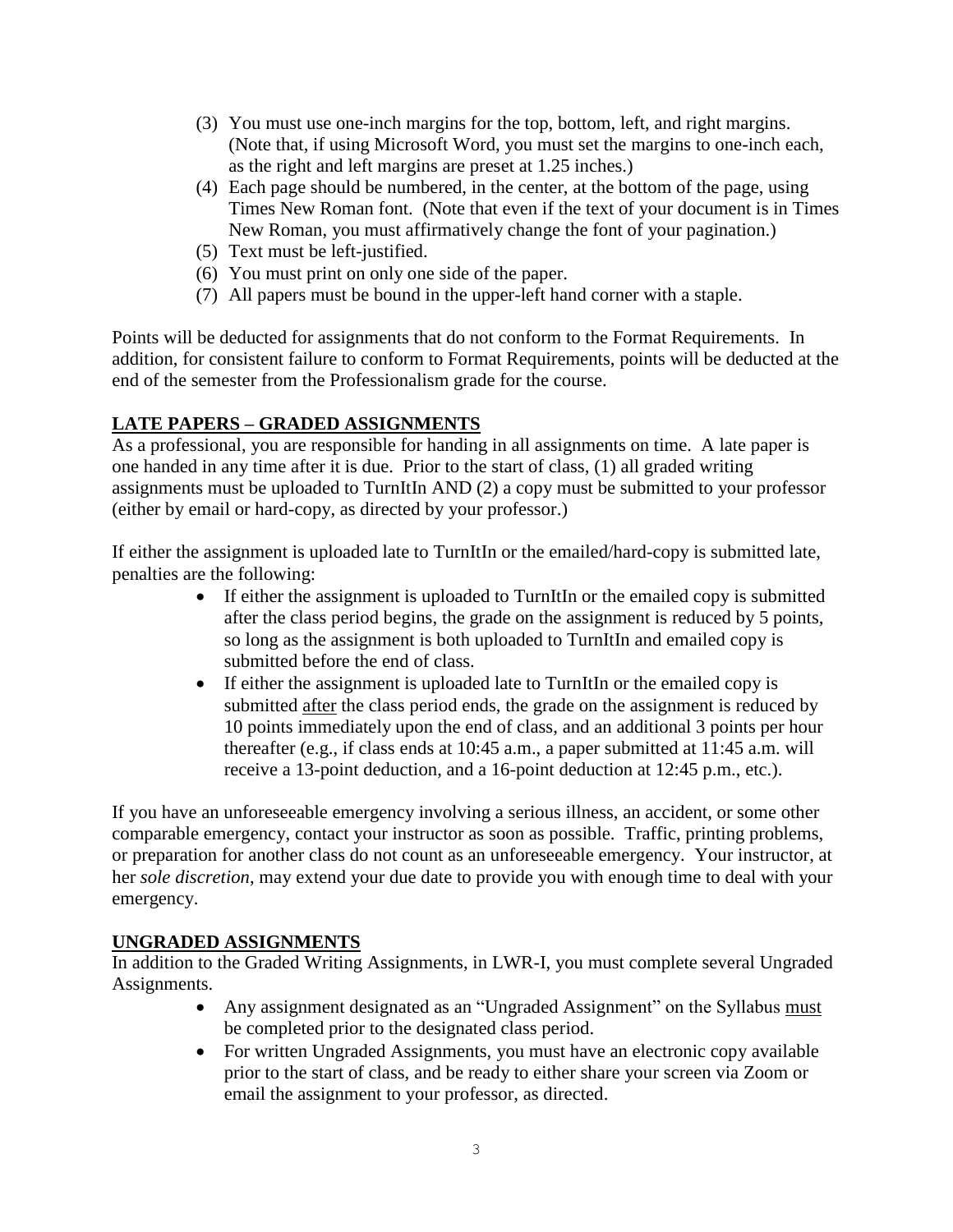- Ungraded Assignments are due prior to the start of the class period designated on the Syllabus.
- If you are absent for the class in which a written Ungraded Assignment is due, you must email your Ungraded Assignment to your professor prior to the start of class to receive credit and avoid a grade deduction.

## **Out of Class Preparation:**

You should expect to spend between 4-10 hours per week for out-of-class preparation. The expected out-of-class preparation time is not evenly distributed across every week of the semester; periods of more intense preparation are compensated for by less time required at other parts of the semester. Students should review the syllabus and plan accordingly, noting weeks with longer reading assignments, the due dates for the various graded and ungraded assignments, office conferences, and quizzes.

## **PROFESSIONALISM**

In addition to the assignments noted on the syllabus, 10% of your final grade is based on Professionalism. This grade will be assigned in the sole discretion of the LWR-I professor at the end of the semester based on the student's overall professionalism demonstrated in all aspects of the course. Professionalism is distinct from compliance with the Honor Code. Professionalism includes, but is not limited to, the following:

- Timely and good faith completion of Ungraded Assignments
- Timely completion of CGL Lessons and 85% post-test score
- Regular and punctual class attendance
- Assignments which reflect thoroughness, diligence, and attention to detail
- **Preparedness and constructive participation in class**
- Courteousness in class and in all communications
- Compliance with all Expectations for Students in Zoom Sessions (attached)

Conversely, points will be deducted for (but are not limited to) the following breaches of professionalism:

- **Tardiness**
- Absences
- Incomplete, late, or sloppy work, including failure to follow Course Materials Format Requirements
- Lack of preparation or participation in class
- Failure to show courtesy to the instructor and/or peers during class or in any communications
- Failure to achieve a timely 85% pass score on the CGL post-test
- Inappropriate attire, such as wearing hoods or sunglasses in class
- Inappropriate use of electronic devices, such as checking email, social networking sites, or the internet during class; or failing to turn off cell phone or utilizing cell phone during class

Note that any form of videotaping, recording, or taking photos of any material from class is inappropriate without the prior approval of your instructor.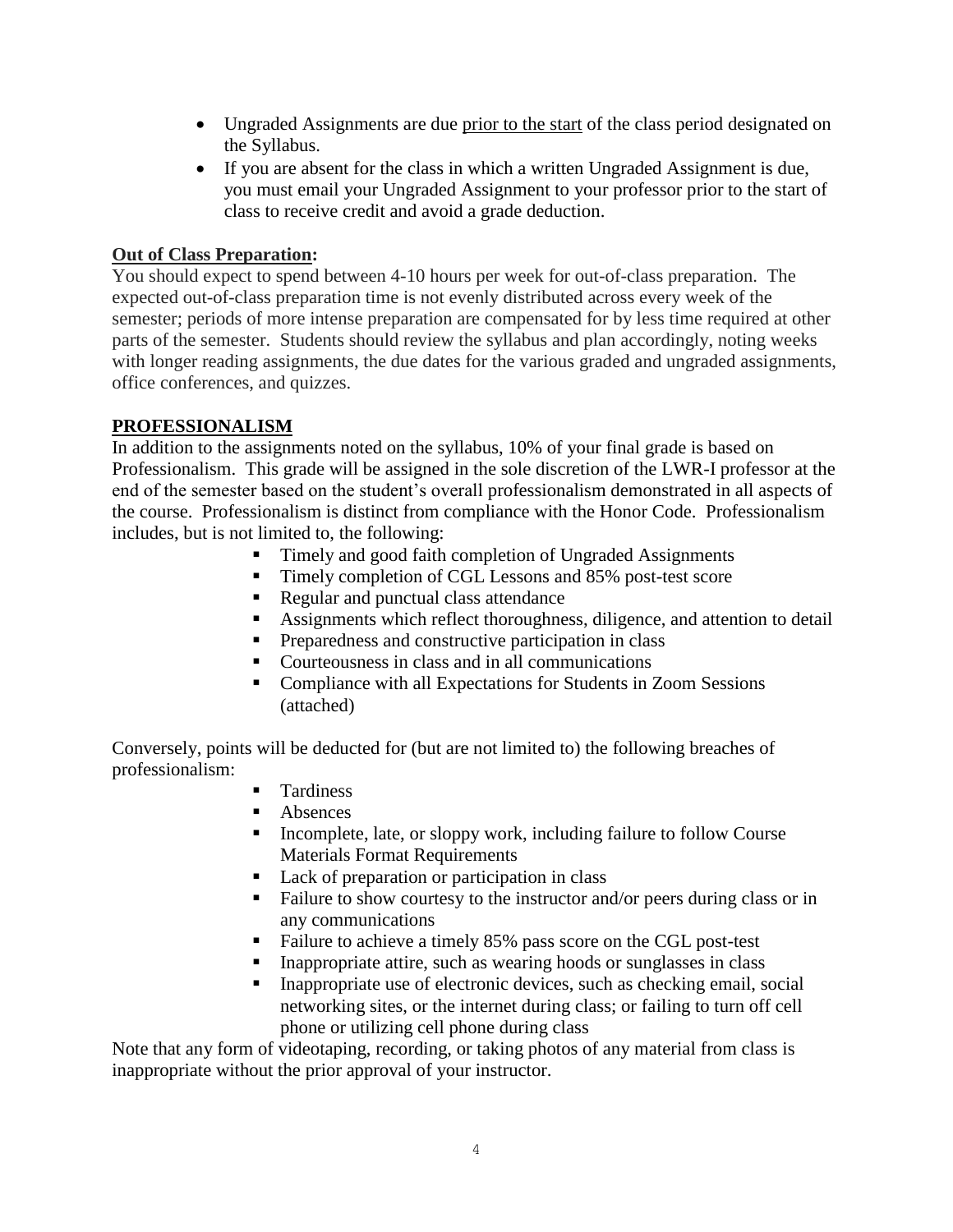### **ATTENDANCE REQUIREMENT**

You should attend every class. WSCL written policy for students whose class regularly meets twice per week, upon your fifth absence, you will fail this course and receive a grade of 0.0 (on the 4.0 scale). *See* Student Handbook, § 5.13. For students whose class meets once per week, if you are absent for an entire, or substantially all, of a three hour class period, you will have accumulated two official absences. If, however, you are absent for only half of a three hour class period or a significant portion thereof, you will accumulate just one absence.

Attendance will be taken by having students type their full name into the chat box at the start of each Zoom session. The chat box attendance list will be saved by the professor at the start of each class, and thus student arriving late to the Zoom session will be marked tardy.

#### **STUDENT SAMPLES**

On occasion, we use anonymous samples of work from current or past students as examples. Please let your professor know in advance if you do not wish for your work to be considered as an example.

#### **QUESTIONS?**

If you have questions about the course, contact your LWR-I professor. If you have a conflict with your LWR-I professor, first try to resolve the conflict directly with your professor. If you are unable to resolve the problem, please contact the Director of Legal Writing & Research, Lori Roberts, at [loroberts@wsulaw.edu](mailto:loroberts@wsulaw.edu) or the Associate Dean for Academic Affairs, Paul Arshagouni at [parshagouni@wsulaw.edu](mailto:parshagouni@wsulaw.edu)

**HONOR CODE:** Because this is a writing course, we would like to clarify some aspects of academic honesty that are important to this class:

- (1) In all aspects of this class including research and writing, meetings with your instructor, and class attendance – you are strictly bound by the WSCL Honor. Code. Please read the Honor Code carefully so you know what it prohibits.
- (2) Unless otherwise indicated by your instructor, all work in this course must be your own. This means that you must do your own research, writing, proofreading, and revising. For both the research and writing assignments, you may not discuss the problem or your research with another law student, a professor, a lawyer, or anyone else (unless your LWR-I professor specifically indicates otherwise). If you need help drafting or revising your writing assignments, please seek assistance from your LWR-I professor.
- (3) Be careful not to plagiarize. Paraphrasing or quoting from a case or any other source without properly acknowledging the source or without including quotation marks where such marks are necessary constitutes plagiarism.
- (4) Unless specifically instructed otherwise, you may not read another student's work (including a present or past student) and you may not allow another student to read your work. You may not accept, read, or use any papers from students who have already taken this course.
- (5) Any violation of this Honor Code will result in the student receiving a "0" in the course as well as possible referral to the Honor Code Committee.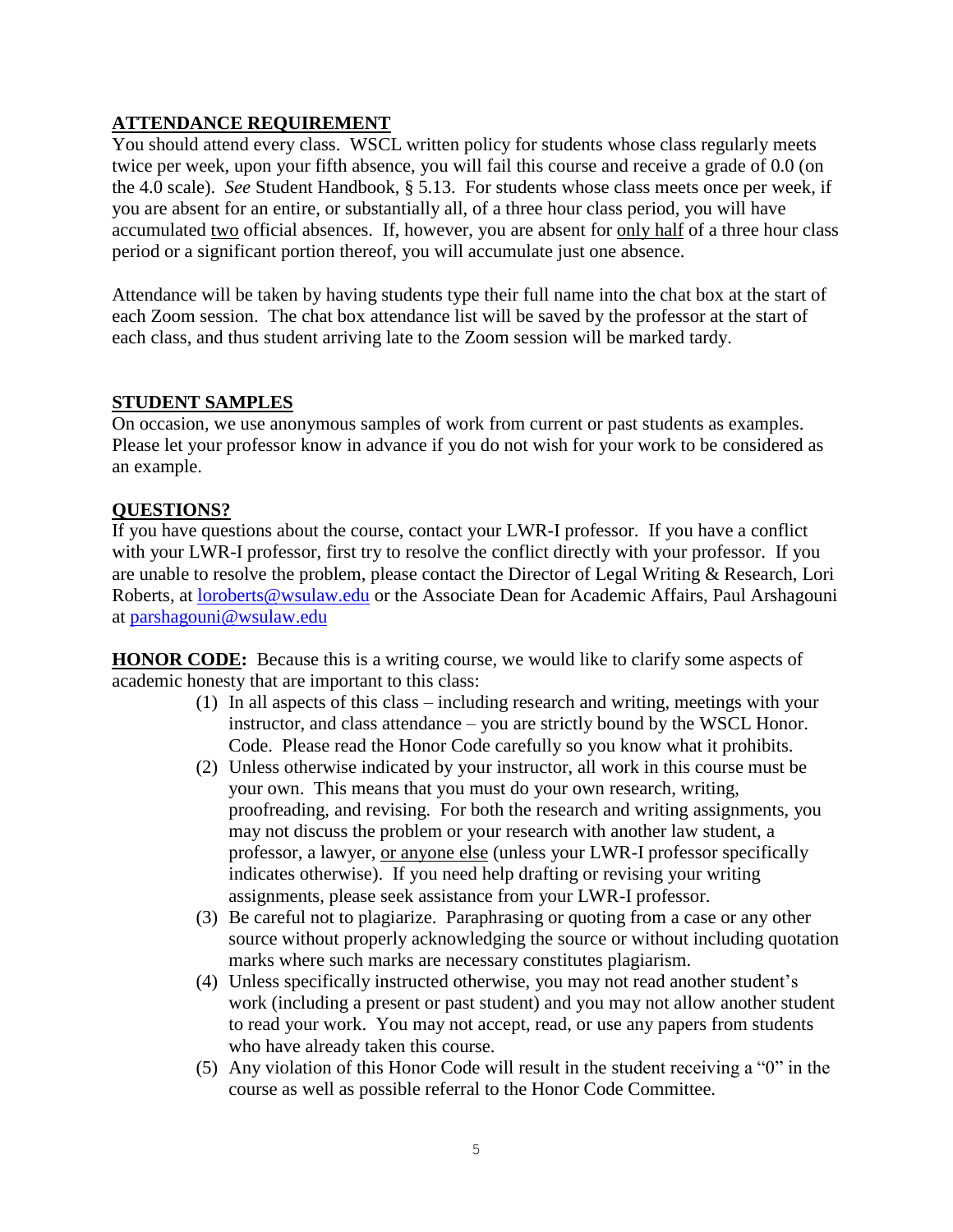## **DISABILITY SERVICES STATEMENT:**

Western State College of Law provides accommodations to qualified students with disabilities. The Disabilities Services Office assists qualified students with disabilities in acquiring reasonable and appropriate accommodations and in supporting equal access to services, programs, and activities at Western State College of Law.

To seek reasonable accommodations, a student must contact Senior Assistant Dean Donna Espinoza, Student Services Director and Disabilities Services Coordinator, whose office is in the Students Services Suite. Dean Espinoza's phone number and email address are: (714) 459-1117; [despinoza@wsulaw.edu.](https://email.edmc.edu/OWA/redir.aspx?C=yQra1LQWr0mUS2kXua3NKtkJJnwxadJIBEddnuOHJAr-f5YyX5Wzvx1cEaAFaHZRMWU1iUiov-4.&URL=mailto%3adespinoza%40wsulaw.edu) When seeking accommodations, a student should notify Dean Espinoza of her or his specific limitations and, if known, her or his specific requested accommodations. Students who seek accommodations will be asked to supply medical documentation of the need for accommodation. Classroom accommodations are not retroactive, but are effective only upon the student sharing approved accommodations with the instructor or professor. Therefore, students are encouraged to request accommodations as early as feasible with Dean Espinoza to allow for time to gather necessary documentation. If you have a concern or complaint in this regard, please notify Dean Espinoza. Complaints will be handled in accordance with the College of Law's "Policy against Discrimination and Harassment."

### **SYLLABUS**

### **August 20**

- Introduction to Course
- Overview of the Legal System & Sources of Law

Read: (1) *Rambo,* Chapters 1, 5 & 27

Due: Core Grammar Sec. D/Verbs & Agreement: Lessons 1-4.

### **August 24**

- Introduction to Legal Reasoning
- Rule Structures & Outlining Rules

Read: *Rambo,* Chapters 2 & 3

### **August 27**

• Legal Reasoning, cont.

Read: *Rambo,* Chapter 4; Star & Rinker Memos (posted on Lexis Classroom Page); First Assignment posted on Lexis Web Page.

#### **August 31**

- Overview of Memo Format
- Large Scale Organization of Discussion Section (BaReAC)
- Reading & Using Cases Effectively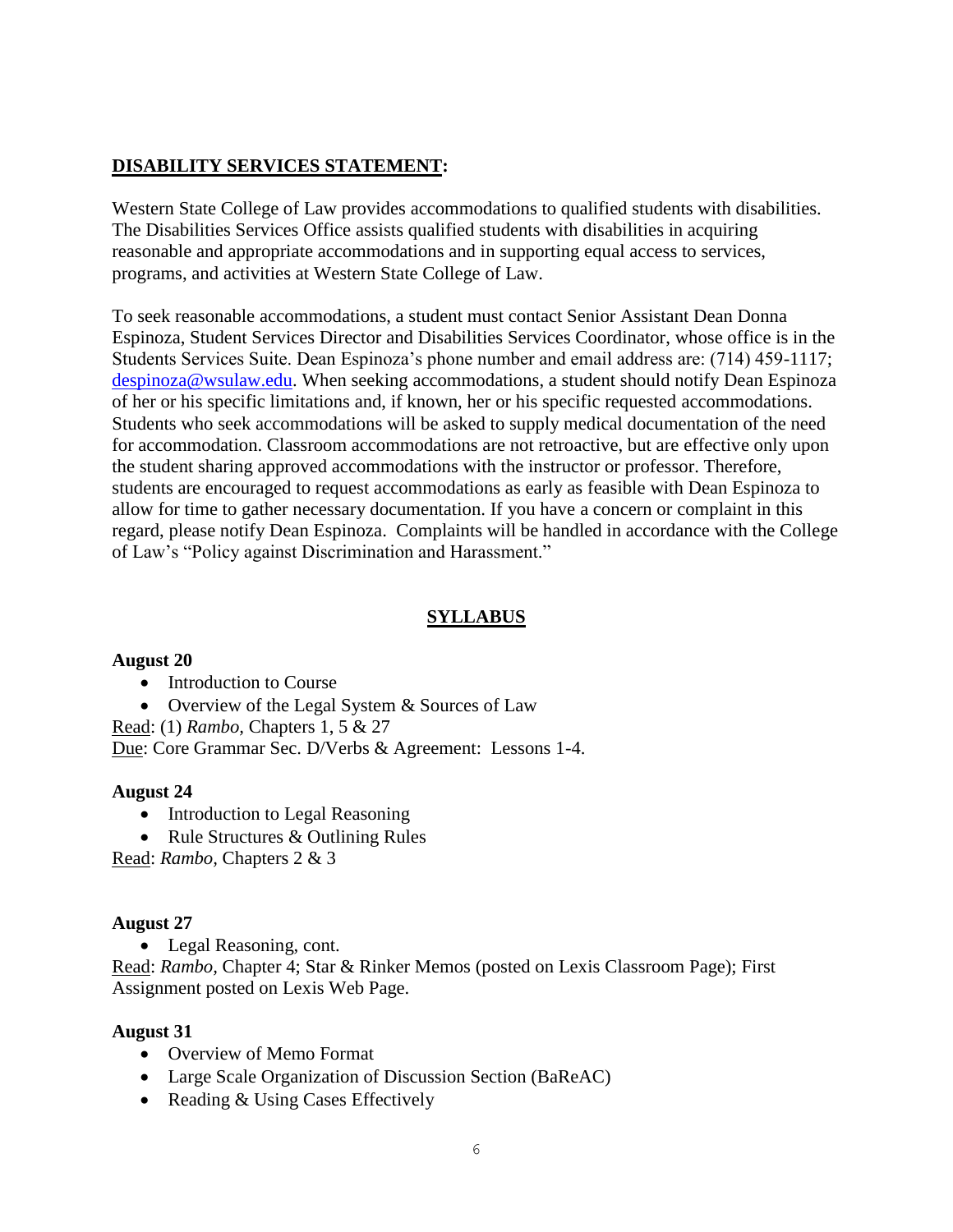Read: *Rambo,* Chapters 6; 8; Chapter 7 pgs. 137-145; Intro to the Legal Memo handout (posted on Lexis Classroom Page.) Due: Case Brief for First Memo Assignment (UA)

## **September 3**

• Drafting the Question Presented, Brief Answer & Statement of Facts Read: *Rambo,* Chapters 9 & 10 Due: Core Grammar Sec. B/Quotations: Lessons 1-4.

## **September 7**

- Putting the Memo Together
- Drafting the Conclusion

Read: *Rambo,* Chapters 11 &12

Due: Core Grammar Sec. A/Sentence Structure: Lessons 1-4.

# **September 10**

Citations (bring Bluebook to class) (introduction and case law citations)

Read: *Rambo,* Chapters 24 & 25

Watch: <https://www.youtube.com/watch?v=7jDTTFMejCY>(Intro to Citation and Bluebook 12:14min) &

**[http://stream.law.georgetown.edu/librarymedia/case\\_citations/case\\_citations\\_player.html](http://stream.law.georgetown.edu/librarymedia/case_citations/case_citations_player.html)** (case citation 4:17min)

## **September 14**

• Editing and Revising

Read: *Rambo,* Chapters 28 & 32

Due: First Draft of Closed Universe Memo (10% of final grade)

# **September 17**

- Discuss other cases in closed universe
- Rule Synthesis  $&$  Analysis

Read: *Rambo,* Chapter 7 pgs 145-154.

Due: Briefs due for all cases in closed universe (UA)

# **September 21**

 Organization of Multiple Authorities in BaReAC (Rule Explanation & Analysis with multiple authorities)

# **September 24**

• Citations (bring Bluebook to class) (statutory and secondary authorities)

### Watch:

[http://stream.law.georgetown.edu/librarymedia/statute\\_citations/statute\\_citations\\_player.html](http://stream.law.georgetown.edu/librarymedia/statute_citations/statute_citations_player.html) Statutory citation 2:56 min)

### **September 28**

• No Class – Individual Student Conferences (students must bring an outline of Discussion Section.)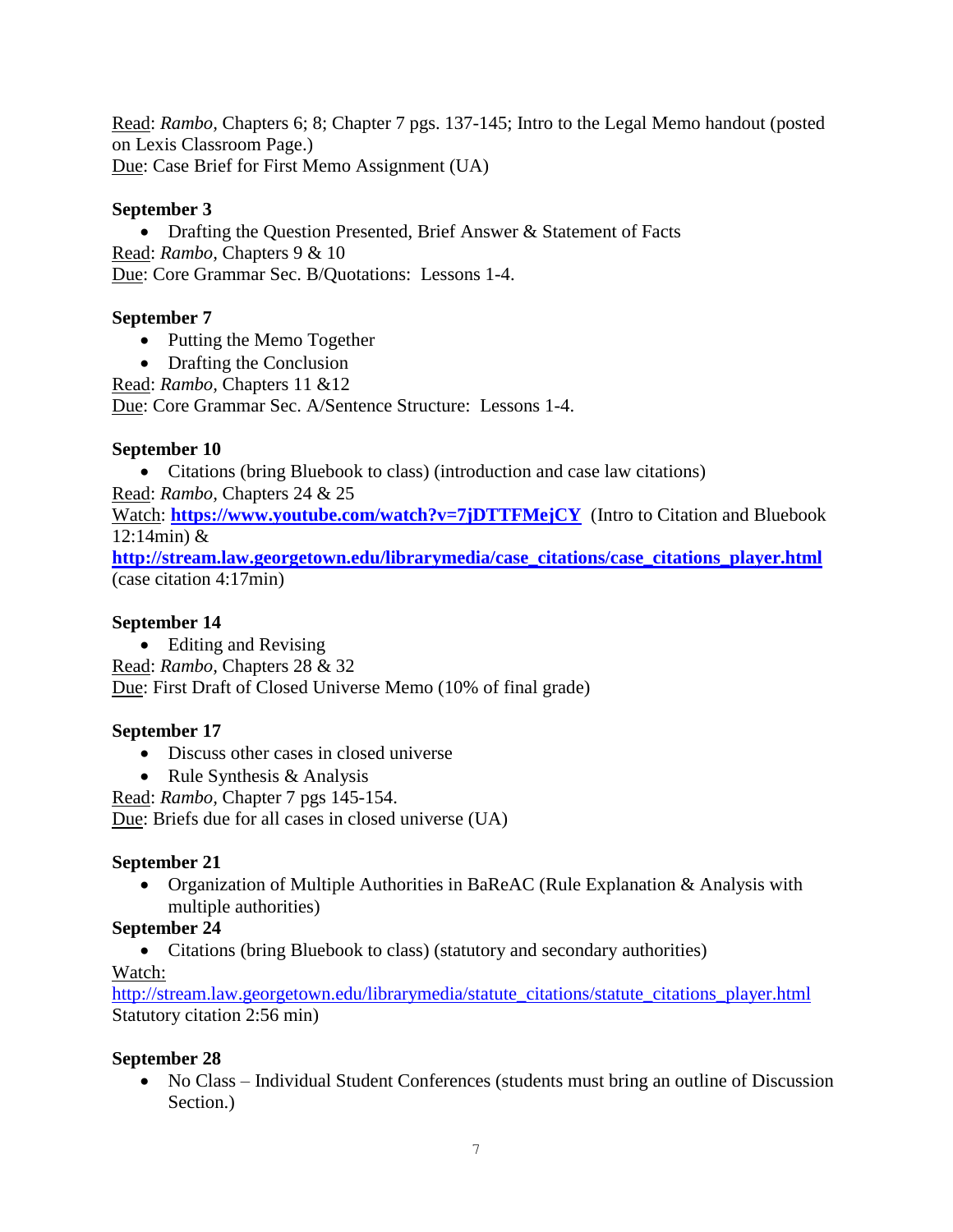## **October 1**

• No Class – Individual Student Conferences (students must bring an outline of Discussion Section.)

## **October 5**

Avoiding Plagiarism

## **October 8**

• Preparing an Email Memo Due: Final Draft of Closed Universe Memo (20% of final grade)

### *Students must attend Westlaw Training the week of October 11th – information re times Westlaw.com*

# **October 12**

 Complete practice citation quiz alone or in small group (asynchronous class time) Due: Core Grammar Sec. C/Lists: Lessons 1-4.

## **October 15**

• Legal Research Tools

Due: Email Memo Assignment Due (10%)

### *Students must attend Lexis Training the week of October 18th – information re times on Lexis.com*

### **October 19**

Overview of Final Memo Assignment; Discuss Research Plan for Final Memo

# **October 22**

• Legal Research Process (finding cases, statutes, & secondary sources)

# **October 26**

• Discuss Research Results

Due: Students must bring six relevant authorities to class – briefs of cases or outlines/explanation of relevance of any other authorities (UA).

### **October 29**

Large Scale Organization of Discussion Section; Organizing Multiple Authorities

# **November 2**

 Guest Speaker – in lieu of class this day, students will attend a live zoom session at 6:45 p.m. on Thursday, November 4th; please notify your professor in advance if you cannot attend at this time.

# **November 5**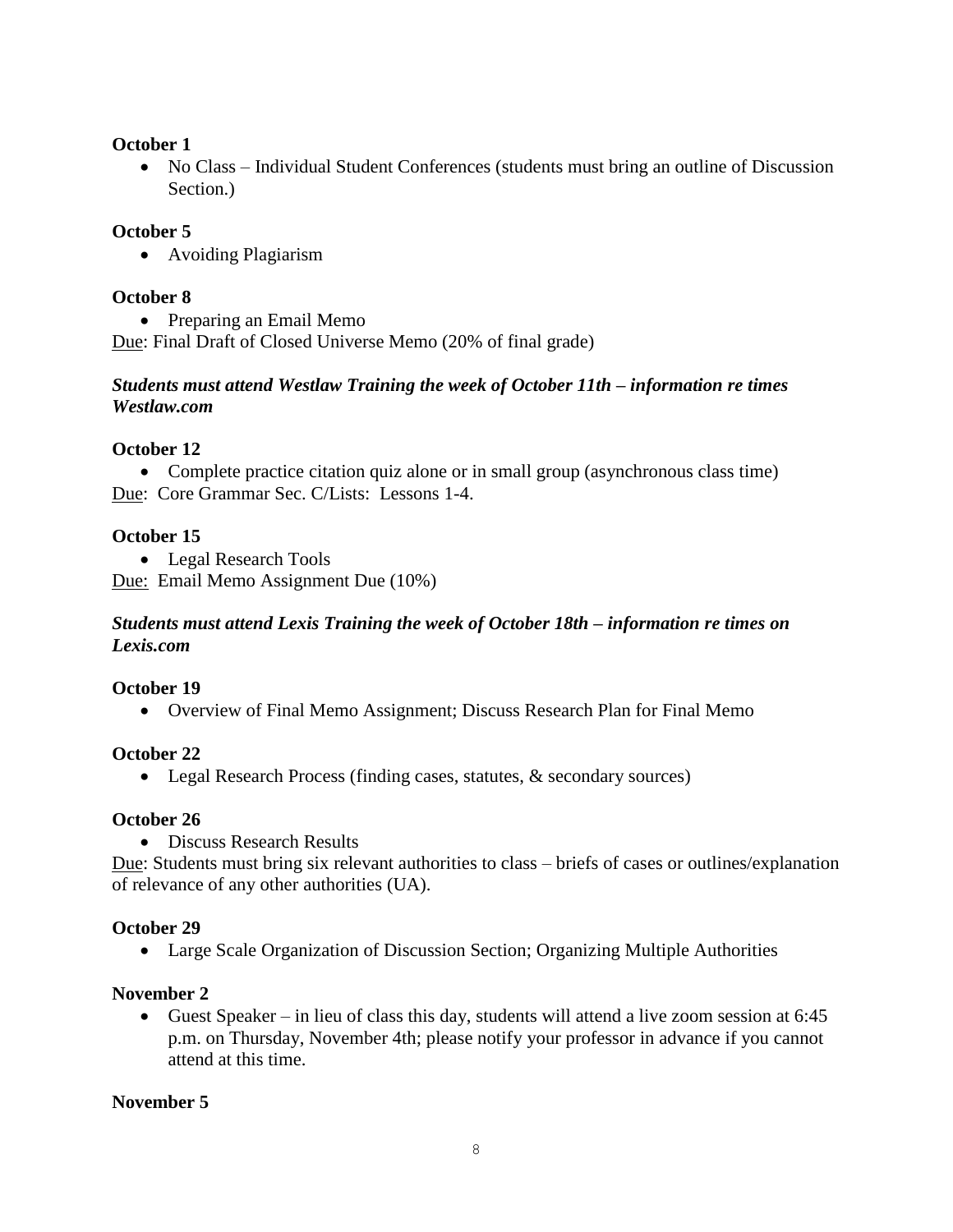• Review All Parts of the Memo

Due: Draft QP, BA, SOF and outline of Discussion (UA); Core Grammar Sec. E/Citation Manual Eccentricities: Lessons 1-4.

#### **November 9**

• Citation Quiz (15% of final grade) Due: Optional and highly recommended practice for the Citation Quiz <http://www.cali.org/lesson/561>

#### **November 12**

 Editing & Revising Workshop Read: *Rambo,* Chapters 30. Due: Discussion Section Only of Final Memo (UA); Core Grammar Sec. F/Clarity: Lessons 1-4

#### **November 16**

Oral communication of research findings and legal analysis; Online communication skills

#### **November 19**

 No class; students should practice their oral report and complete the Core Grammar Post-Test

Due: Final Memo (35% of final grade) –must be uploaded to TurnItIn and a hard copy must be received by your professor by the start of class time; Core Grammar Post-Test

#### **November 23**

• Oral Report to Partner (UA)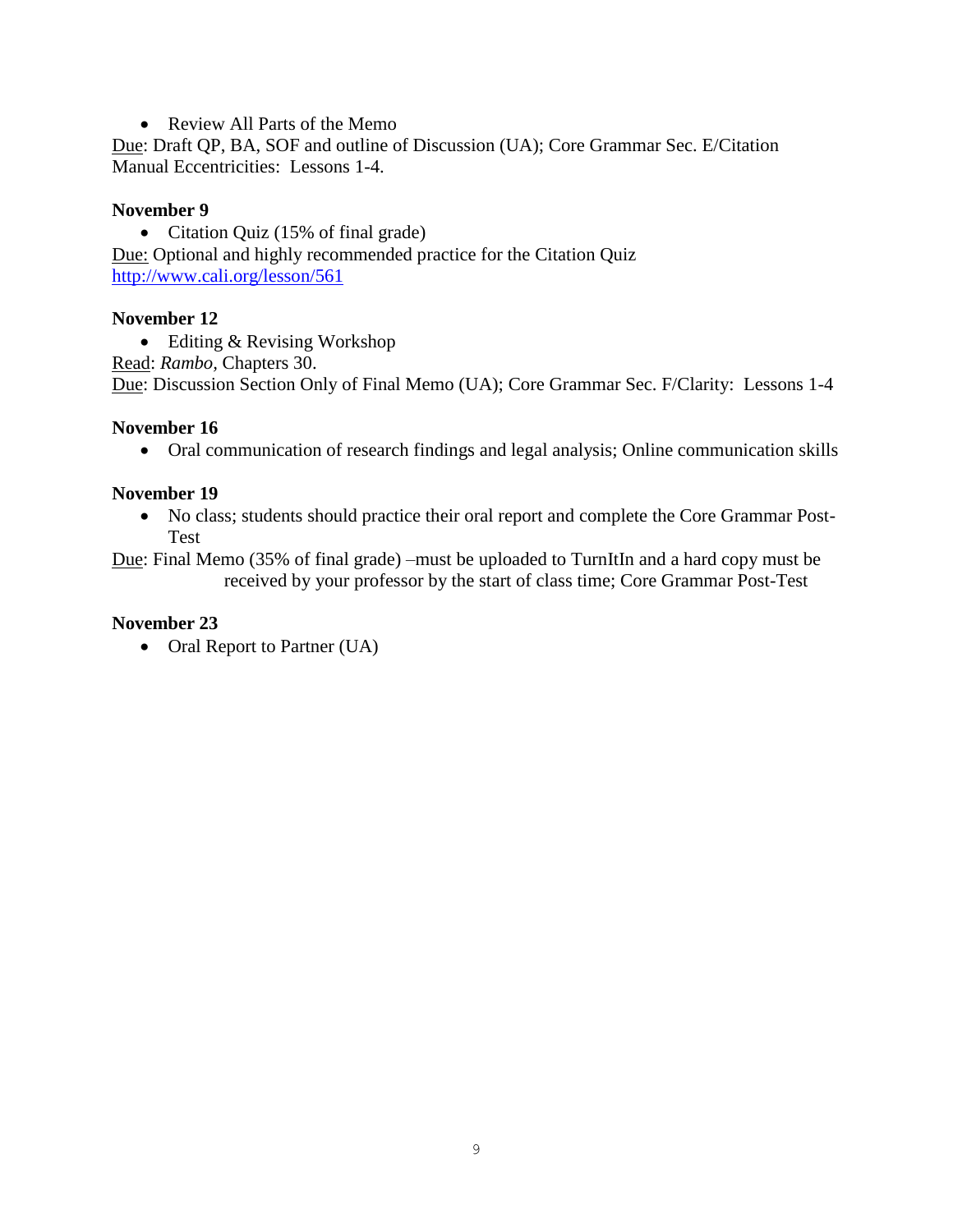### **Western State College of Law – Programmatic Learning Outcomes**

**Western State College of Law's curriculum is designed so that every student achieves a level of competency prior to graduation in each of the eight Programmatic Learning Outcomes listed below:**

### **(1) Doctrinal Knowledge**

Students will demonstrate knowledge of substantive and procedural law in the core curriculum subjects, including Contracts, Criminal Law, Criminal Procedure, Torts, Real Property, Business Association, Evidence, Civil Procedures, Constitutional Law, Estates, Community Property, Remedies, and Professional Responsibility.

#### **(2) Practice Skills**

Students will demonstrate the development of other law practice skills. Each student's chosen outcomes within this category will be varied based on the student's particular interests, coursework and work experiences. They may include, but are not limited to, the following topics: oral presentation and advocacy; interviewing; counseling; client service and business development; negotiations, mediation, arbitration, or other alternate dispute resolution methods; advanced legal research and writing (excluding purely academic papers and the first four units earned in introductory first-year legal research and writing class); applied legal writing such as drafting contracts, pleadings, other legal instruments; law practice management or the use of technology in law practice; cultural competency; collaboration or project management; financial analysis, such as accounting, budgeting project management, and valuation; cost benefit analysis in administrative agencies; use of technology, data analyses, or predictive coding; business strategy and behavior; pre-trial preparation, fact investigation, such as discovery, e-discovery, motion practice, assessing evidence, or utilizing experts; trial practice; professional civility and applied ethics; a law clinic that includes a classroom component; or a legal externship that includes a classroom component.

#### **(3) Legal Analysis**

Students will demonstrate the ability to identify the factual and legal issues implicated by a fact pattern and to appropriately use cases (including identifying the salient features of an appropriate precedent case, identifying legally significant similarities or differences between the precedent case and a fact pattern and explaining why those are legally significant) and rules (including the ability to connect legally significant facts in a fact pattern to the rule) to predict how a court would decide the issue. Students will also demonstrate the ability to identify and evaluate the public policies of a precedent case or rule, and be able to evaluate how public policy can impact the application of a rule to the legal issue.

#### **(4) Legal Research**

Students will demonstrate the ability to locate relevant legal authority using a variety of book and electronic resources, and to properly cite to such legal authority.

#### **(5) Communication**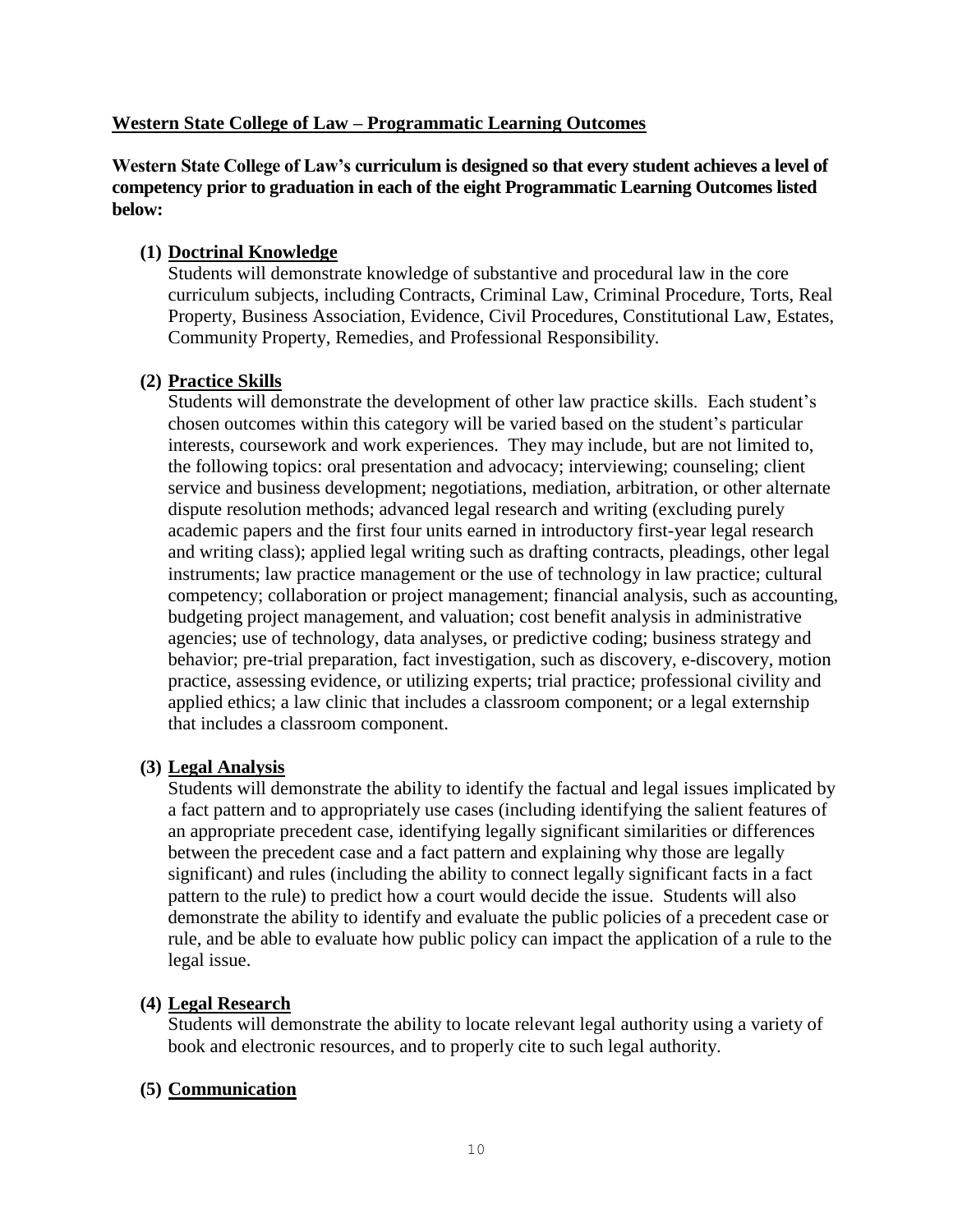Students will demonstrate the ability to communicate both orally and in writing in a manner appropriate to a particular task to effectively convey the author or speaker's ideas. This includes audience sensitivity in written and oral communication (the ability to adopt a tone, style and level of detail appropriate to the needs, knowledge and expertise of the audience); and written communication basic proficiency (the ability to use the conventions of grammar, spelling, punctuation, diction and usage appropriate to the task and sufficient to convey effectively the author's ideas).

#### **(6) Advocacy of Legal Argument**

Students will demonstrate the ability, in both oral and written formats, to evaluate the legal, economic and social strengths and weaknesses of a case and use case and statutory authority as well as public policy to persuade others. Making policy-based arguments includes the ability to identify and evaluate the public policies of a precedent case or rule and their implications, and be able to assert such appropriate arguments to support a particular application or distinction of a precedent case to a legal controversy or a particular resolution of the application of a rule to the legal controversy.

#### **(7) Client Sensitivity and Cultural Competency**

Students will demonstrate an awareness of clients' needs and goals, including a sensitivity to clients' background and circumstances (including, but not limited to, socioeconomic, gender, race, ethnicity, educational, disability and/or religious background(s)), the ability to make decisions that reflect an appropriate focus on those needs and goals, and awareness that cultural issues may affect the relevance of facts and application of the law.

#### **(8) Legal Ethics**

Students will demonstrate the ability to identify ethical issues in law practice contexts and make appropriate decisions to resolve such issues.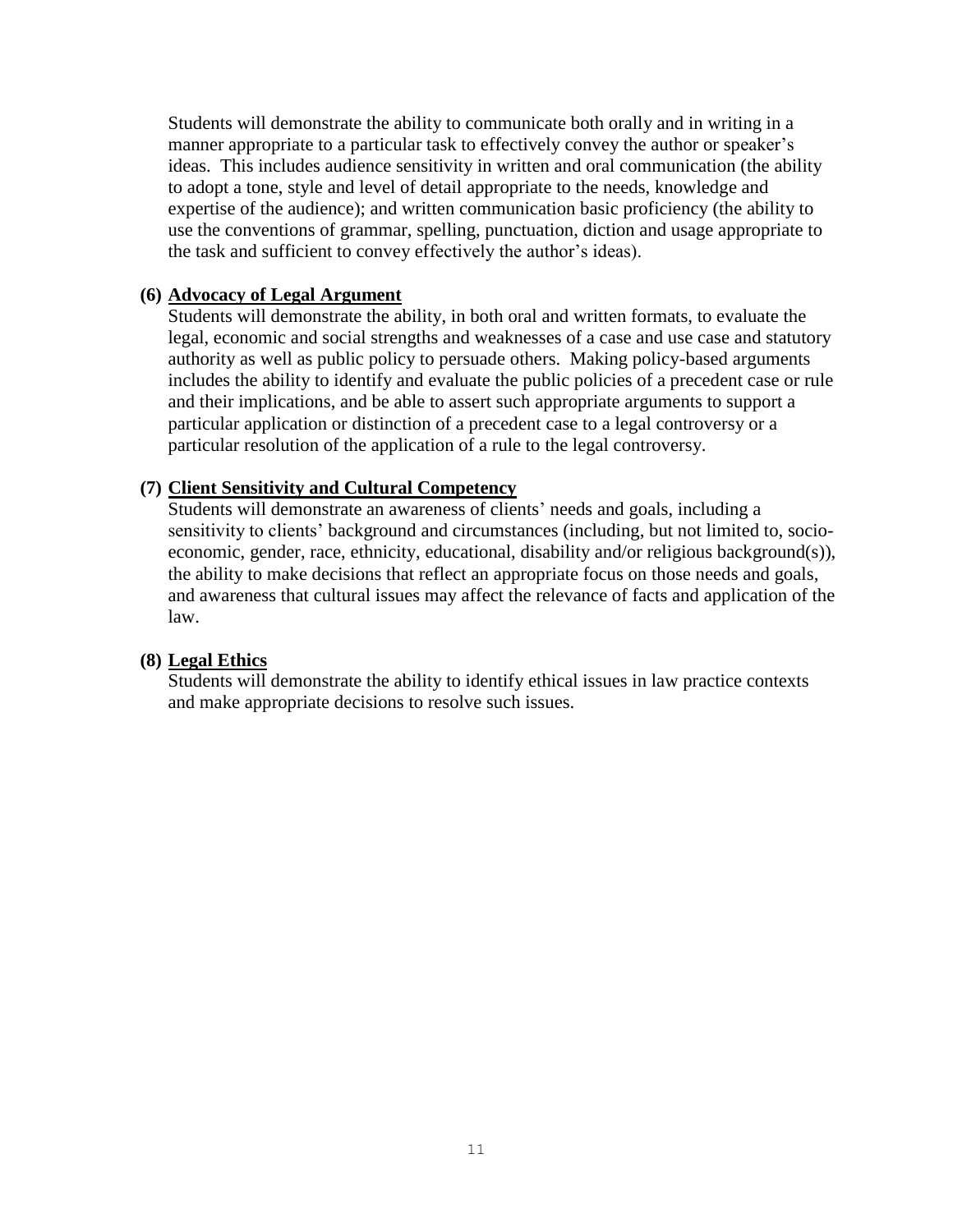**Expectations for Students in Zoom Sessions:**

- **Find a dedicated quiet space to attend Zoom sessions, to minimize the chances that you will be disrupted during the session.**
- **Arrive to class early and dressed as you would to attend an in-person class.**
- **Your camera must be turned on for the duration of the class. If desired, you can use the background settings in Zoom to create an artificial background that blocks the view of your space while still allowing you to be seen on camera.**
- **Come prepared, as you would for an in-person class. Participation in Zoom classes is as important as it is during an in-person class session.**
- **Do not multitask – stay focused on the class discussion – do not wander in and out of the Zoom session.**
- **If you have to miss a Zoom session, or arrive late or leave early, notify the professor in advance, as you would for an in-person class.**
- **If you have connectivity issues, whether it be long-term or short-term, that impact your ability to participate (e.g., if you are limited to dial-in without video), notify your professor so other accommodations can be explored.**
- **Do not post screenshots or recordings of any Zoom classes on social media. Such actions would constitute a violation of the Student Honor Code. If you need access to a recording of the Zoom session, please contact your professor.**
- **Sign into Zoom with the name under which you are registered for class. If you prefer to be called by a different name or nickname, please notify your professor in advance so you are mot marked absent.**
- **Unless your professor instructs you otherwise, mute your microphone when you are not speaking. Unmute to speak or to ask or answer questions.**
- **Zoom classes are not YouTube or Netflix. You should be actively engaged in answering questions, taking notes, writing down questions you wish to ask later during class or during office hours, etc. This will not only help you stay engaged and participating in class, it will also help your learning in the online format.**
- **If you are using your computer to take notes and/or using an e-casebook, remember that you may not be able to easily switch between those apps and the Zoom session. This could undermine your ability to pay attention to the class discussion. Figure out how you will resolve that technological issue before your first class session and**